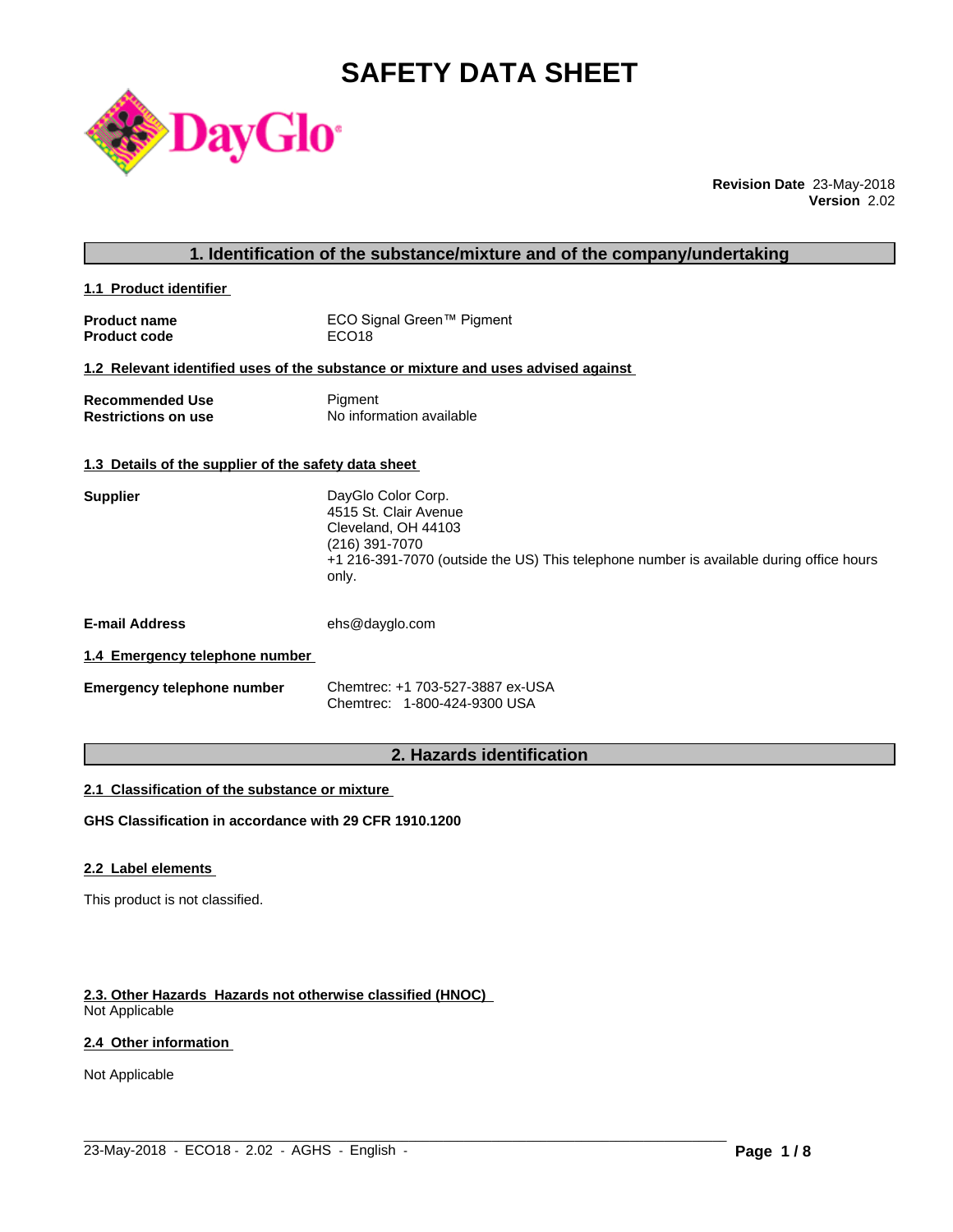**Unknown Acute Toxicity**  $\lt$  1% of the mixture consists of ingredient(s) of unknown toxicity

 $\overline{\phantom{a}}$  ,  $\overline{\phantom{a}}$  ,  $\overline{\phantom{a}}$  ,  $\overline{\phantom{a}}$  ,  $\overline{\phantom{a}}$  ,  $\overline{\phantom{a}}$  ,  $\overline{\phantom{a}}$  ,  $\overline{\phantom{a}}$  ,  $\overline{\phantom{a}}$  ,  $\overline{\phantom{a}}$  ,  $\overline{\phantom{a}}$  ,  $\overline{\phantom{a}}$  ,  $\overline{\phantom{a}}$  ,  $\overline{\phantom{a}}$  ,  $\overline{\phantom{a}}$  ,  $\overline{\phantom{a}}$ 

# **3. Composition/Information on Ingredients**

#### **Substance Mixture**

This material is not considered hazardous by the OSHA Hazard Communication Standard (29 CFR 1910.1200).

The exact percentage (concentration) of composition has been withheld as a trade secret.

|                                       | 4. First aid measures                                                                                                                                                                                                                                |  |  |  |
|---------------------------------------|------------------------------------------------------------------------------------------------------------------------------------------------------------------------------------------------------------------------------------------------------|--|--|--|
| 4.1 Description of first-aid measures |                                                                                                                                                                                                                                                      |  |  |  |
| <b>General advice</b>                 | No information available.<br>Immediately flush with plenty of water. After initial flushing, remove any contact lenses and<br>continue flushing for at least 15 minutes. Keep eye wide open while rinsing. If symptoms<br>persist, call a physician. |  |  |  |
| Eye contact                           |                                                                                                                                                                                                                                                      |  |  |  |
| <b>Skin contact</b>                   | Immediate medical attention is not required. Wash off with soap and water.                                                                                                                                                                           |  |  |  |
| <b>Inhalation</b>                     | Immediate medical attention is not required. Move to fresh air.                                                                                                                                                                                      |  |  |  |
| Ingestion                             | Do NOT induce vomiting. Drink plenty of water. Consult a physician.                                                                                                                                                                                  |  |  |  |
|                                       | 4.2 Most important symptoms and effects, both acute and delayed                                                                                                                                                                                      |  |  |  |
| <b>Symptoms</b>                       | See Section 2.2, Label Elements and/or Section 11, Toxicological effects.                                                                                                                                                                            |  |  |  |
|                                       | 4.3 Indication of any immediate medical attention and special treatment needed                                                                                                                                                                       |  |  |  |
| Notes to physician                    | Treat symptomatically.                                                                                                                                                                                                                               |  |  |  |
|                                       | 5. Fire-Fighting Measures                                                                                                                                                                                                                            |  |  |  |
| 5.1 Extinguishing media               |                                                                                                                                                                                                                                                      |  |  |  |
| Suitable extinguishing media          | Use extinguishing measures that are appropriate to local circumstances and the surrounding environment.                                                                                                                                              |  |  |  |
| <b>Unsuitable Extinguishing Media</b> | None.                                                                                                                                                                                                                                                |  |  |  |
|                                       | 5.2 Special hazards arising from the substance or mixture                                                                                                                                                                                            |  |  |  |
| <b>Special Hazard</b>                 |                                                                                                                                                                                                                                                      |  |  |  |

None known based on information supplied.

**Hazardous Combustion Products** Carbon oxides. Nitrogen oxides (NOx).

#### **Explosion Data**

**Sensitivity to Mechanical Impact** None.

**Sensitivity to Static Discharge** Fine dust dispersed in air, in sufficient concentrations, and in the presence of an ignition source is a potential dust explosion hazard.

#### **5.3 Advice for firefighters**

As in any fire, wear self-contained breathing apparatus pressure-demand, MSHA/NIOSH (approved or equivalent) and full protective gear.

 $\_$  ,  $\_$  ,  $\_$  ,  $\_$  ,  $\_$  ,  $\_$  ,  $\_$  ,  $\_$  ,  $\_$  ,  $\_$  ,  $\_$  ,  $\_$  ,  $\_$  ,  $\_$  ,  $\_$  ,  $\_$  ,  $\_$  ,  $\_$  ,  $\_$  ,  $\_$  ,  $\_$  ,  $\_$  ,  $\_$  ,  $\_$  ,  $\_$  ,  $\_$  ,  $\_$  ,  $\_$  ,  $\_$  ,  $\_$  ,  $\_$  ,  $\_$  ,  $\_$  ,  $\_$  ,  $\_$  ,  $\_$  ,  $\_$  ,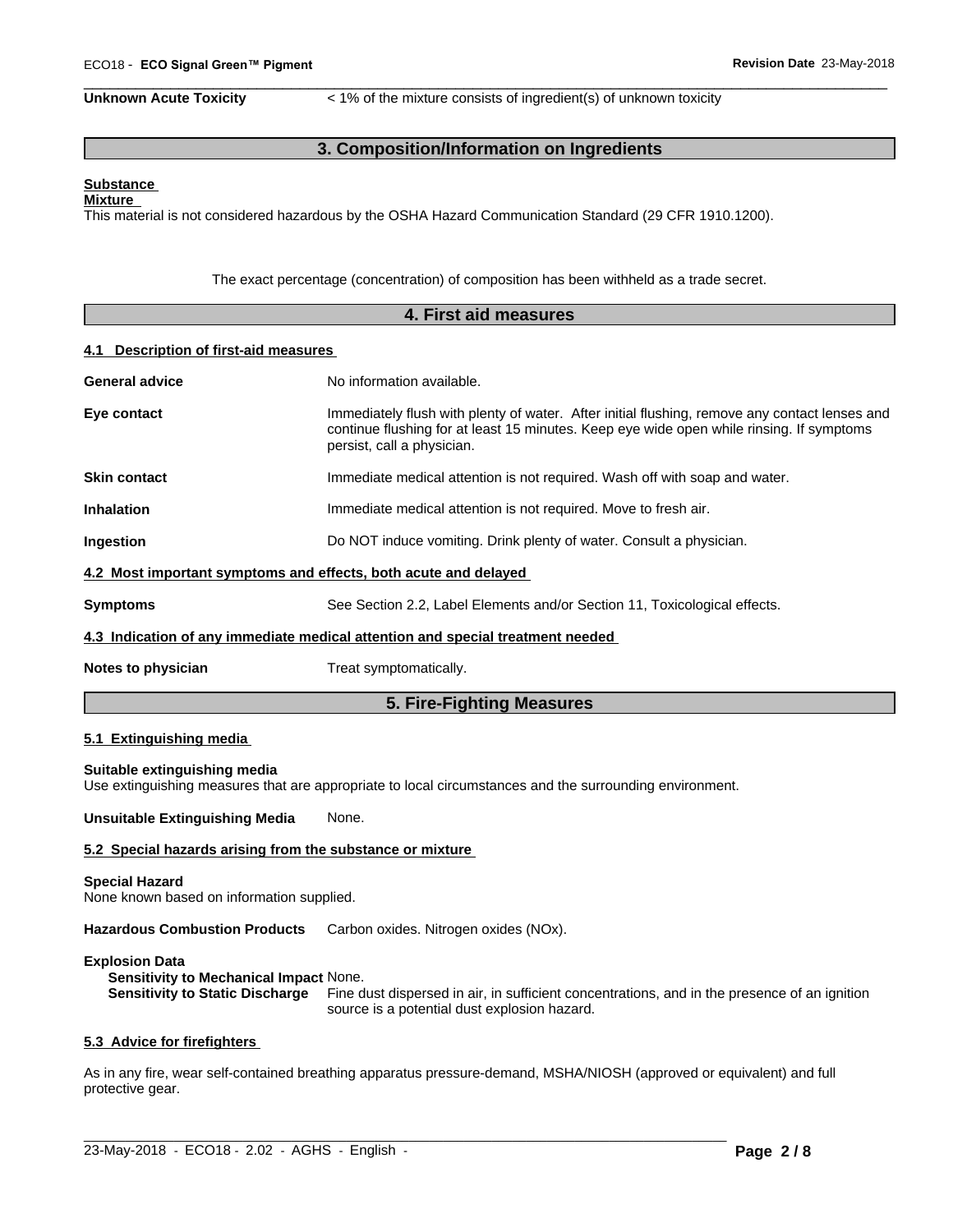# **6. Accidental Release Measures**

 $\overline{\phantom{a}}$  ,  $\overline{\phantom{a}}$  ,  $\overline{\phantom{a}}$  ,  $\overline{\phantom{a}}$  ,  $\overline{\phantom{a}}$  ,  $\overline{\phantom{a}}$  ,  $\overline{\phantom{a}}$  ,  $\overline{\phantom{a}}$  ,  $\overline{\phantom{a}}$  ,  $\overline{\phantom{a}}$  ,  $\overline{\phantom{a}}$  ,  $\overline{\phantom{a}}$  ,  $\overline{\phantom{a}}$  ,  $\overline{\phantom{a}}$  ,  $\overline{\phantom{a}}$  ,  $\overline{\phantom{a}}$ 

# **6.1 Personal precautions, protective equipment and emergency procedures**

Ensure adequate ventilation, especially in confined areas. Use personal protective equipment.

#### **6.2 Environmental precautions**

Dust deposits should not be allowed to accumulate on surfaces as these may form an explosive mixture if they are released into the atmosphere in sufficient concentration. Avoid dispersal of dust in the air (i.e., cleaning dusty surfaces with compressed air). Nonsparking tools should be used. Prevent product from entering drains. See Section 12 for additional Ecological information.

#### **6.3 Methods and materials for containment and cleaning up**

| Avoid dust formation. Take precautionary measures against static discharges. Do not dry<br>Methods for cleaning up                                                                                                                                                                           |
|----------------------------------------------------------------------------------------------------------------------------------------------------------------------------------------------------------------------------------------------------------------------------------------------|
| sweep dust. Wet dust with water before sweeping or use a vacuum to collect dust. Use<br>personal protective equipment. Take up mechanically and collect in suitable container for<br>disposal. Prevent product from entering drains. Keep in suitable and closed containers for<br>disposal. |

# **7. Handling and storage**

#### **7.1 Precautions for safe handling**

| Advice on safe handling                                          | Avoid dust formation. Take precautionary measures against static discharges. Fine dust<br>dispersed in air may ignite. Wear personal protective equipment. |
|------------------------------------------------------------------|------------------------------------------------------------------------------------------------------------------------------------------------------------|
| <b>Hygiene measures</b>                                          | Handle in accordance with good industrial hygiene and safety practice.                                                                                     |
| 7.2 Conditions for safe storage, including any incompatibilities |                                                                                                                                                            |
| <b>Storage Conditions</b>                                        | Keep tightly closed in a dry and cool place.                                                                                                               |
| <b>Materials to Avoid</b>                                        | No materials to be especially mentioned.                                                                                                                   |
|                                                                  |                                                                                                                                                            |

# **8. Exposure controls/personal protection**

#### **8.1 Exposure Guidelines**

#### **8.2 Appropriate engineering controls**

**Engineering Measures** Showers

Eyewash stations Ventilation systems.

#### **8.3 Individual protection measures, such as personal protective equipment**

| <b>Eye/Face Protection</b>    | Safety glasses with side-shields.                                                                              |
|-------------------------------|----------------------------------------------------------------------------------------------------------------|
| Skin and body protection      | Wear chemical resistant footwear and clothing such as gloves, an apron or a whole body<br>suit as appropriate. |
| <b>Respiratory protection</b> | . NIOSH/MSHA approved respiratory protection should be worn if exposure is anticipated.                        |
| <b>Hygiene measures</b>       | See section 7 for more information                                                                             |

 $\_$  ,  $\_$  ,  $\_$  ,  $\_$  ,  $\_$  ,  $\_$  ,  $\_$  ,  $\_$  ,  $\_$  ,  $\_$  ,  $\_$  ,  $\_$  ,  $\_$  ,  $\_$  ,  $\_$  ,  $\_$  ,  $\_$  ,  $\_$  ,  $\_$  ,  $\_$  ,  $\_$  ,  $\_$  ,  $\_$  ,  $\_$  ,  $\_$  ,  $\_$  ,  $\_$  ,  $\_$  ,  $\_$  ,  $\_$  ,  $\_$  ,  $\_$  ,  $\_$  ,  $\_$  ,  $\_$  ,  $\_$  ,  $\_$  ,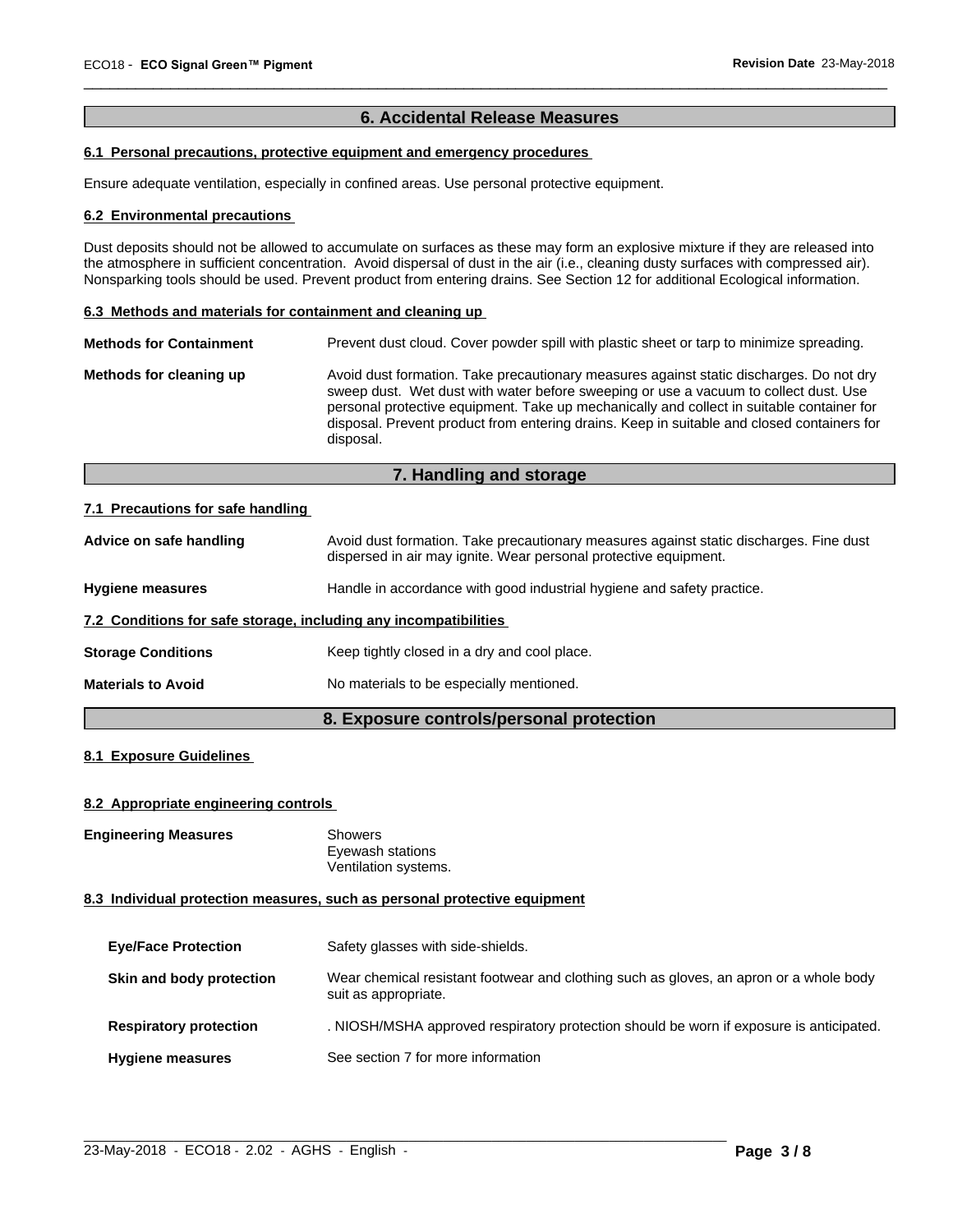# **9. Physical and chemical properties**

 $\overline{\phantom{a}}$  ,  $\overline{\phantom{a}}$  ,  $\overline{\phantom{a}}$  ,  $\overline{\phantom{a}}$  ,  $\overline{\phantom{a}}$  ,  $\overline{\phantom{a}}$  ,  $\overline{\phantom{a}}$  ,  $\overline{\phantom{a}}$  ,  $\overline{\phantom{a}}$  ,  $\overline{\phantom{a}}$  ,  $\overline{\phantom{a}}$  ,  $\overline{\phantom{a}}$  ,  $\overline{\phantom{a}}$  ,  $\overline{\phantom{a}}$  ,  $\overline{\phantom{a}}$  ,  $\overline{\phantom{a}}$ 

### **9.1 Information on basic physical and chemical properties**

| <b>Physical state</b>              | Solid<br>Powder                      | Color                                                | Green                    |
|------------------------------------|--------------------------------------|------------------------------------------------------|--------------------------|
| Appearance                         |                                      |                                                      |                          |
| Odor                               | Mild                                 | <b>Odor Threshold</b>                                | No information available |
| <b>Property</b>                    | <b>Values</b>                        | Remarks • Methods                                    |                          |
| рH                                 | Not Applicable                       |                                                      |                          |
| Melting/freezing point             | 145-150 °C                           |                                                      |                          |
| <b>Boiling point/boiling range</b> | Not applicable                       | No information available                             |                          |
| <b>Flash Point</b>                 | Not Applicable                       | No information available                             |                          |
| <b>Evaporation rate</b>            | Not Applicable                       | No information available                             |                          |
| <b>Flammability (solid, gas)</b>   |                                      | No information available                             |                          |
| <b>Flammability Limits in Air</b>  |                                      |                                                      |                          |
| upper flammability limit           |                                      | No information available                             |                          |
| lower flammability limit           |                                      | No information available                             |                          |
| Vapor pressure                     | Not Applicable                       |                                                      |                          |
| Vapor density                      | Not Applicable                       |                                                      |                          |
| <b>Specific Gravity</b>            | 1.2                                  |                                                      |                          |
| <b>Water solubility</b>            | Insoluble in water                   |                                                      |                          |
| Solubility in other solvents       |                                      | No information available                             |                          |
| <b>Partition coefficient</b>       |                                      | No information available                             |                          |
| <b>Autoignition temperature</b>    |                                      | No information available                             |                          |
| <b>Decomposition temperature</b>   |                                      | No information available<br>No information available |                          |
| Viscosity, kinematic               |                                      | No information available                             |                          |
| Viscosity, dynamic                 |                                      |                                                      |                          |
| <b>Explosive properties</b>        | May form explosive mixtures with air |                                                      |                          |
| <b>Oxidizing Properties</b>        |                                      | No information available                             |                          |
|                                    |                                      |                                                      |                          |

#### **9.2 Other information Volatile organic compounds (VOC)** None **content**

# **10. Stability and Reactivity**

#### **10.1 Reactivity**

No dangerous reaction known under conditions of normal use

# **10.2 Chemical stability**

Stable

#### **10.3 Possibility of hazardous reactions**

None under normal processing.

#### **10.4 Conditions to Avoid**

Dust formation. Take precautionary measures against static discharges.

#### **10.5 Incompatible Materials**

None known based on information supplied.

#### **10.6 Hazardous Decomposition Products**

None known based on information supplied.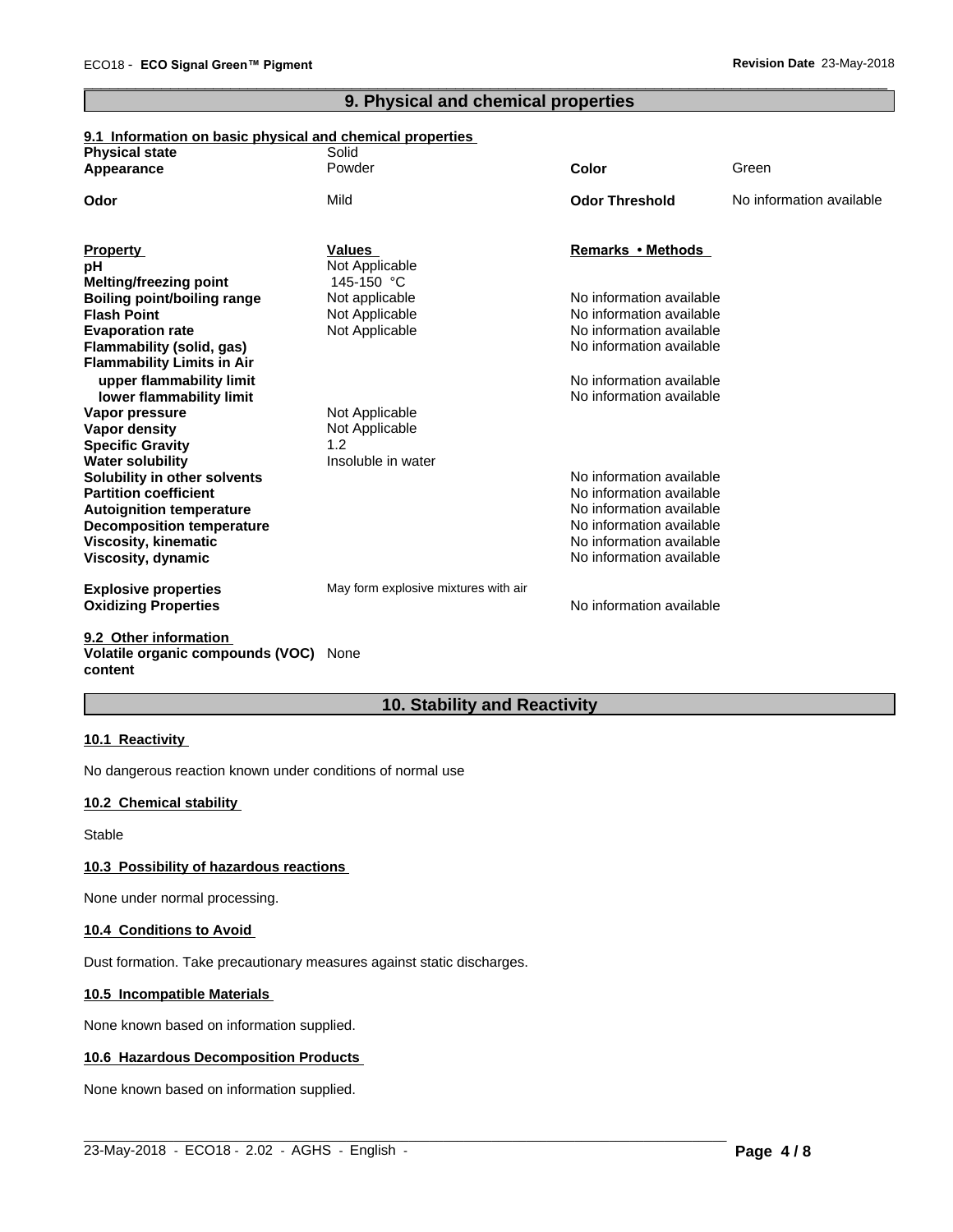# **11. Toxicological information**

 $\overline{\phantom{a}}$  ,  $\overline{\phantom{a}}$  ,  $\overline{\phantom{a}}$  ,  $\overline{\phantom{a}}$  ,  $\overline{\phantom{a}}$  ,  $\overline{\phantom{a}}$  ,  $\overline{\phantom{a}}$  ,  $\overline{\phantom{a}}$  ,  $\overline{\phantom{a}}$  ,  $\overline{\phantom{a}}$  ,  $\overline{\phantom{a}}$  ,  $\overline{\phantom{a}}$  ,  $\overline{\phantom{a}}$  ,  $\overline{\phantom{a}}$  ,  $\overline{\phantom{a}}$  ,  $\overline{\phantom{a}}$ 

## **11.1 Acute toxicity**

#### **Numerical measures of toxicity: Product Information**

| $C^{\bullet}$<br>-- |  |
|---------------------|--|
| 2.000<br>mnl        |  |
|                     |  |

 $\_$  ,  $\_$  ,  $\_$  ,  $\_$  ,  $\_$  ,  $\_$  ,  $\_$  ,  $\_$  ,  $\_$  ,  $\_$  ,  $\_$  ,  $\_$  ,  $\_$  ,  $\_$  ,  $\_$  ,  $\_$  ,  $\_$  ,  $\_$  ,  $\_$  ,  $\_$  ,  $\_$  ,  $\_$  ,  $\_$  ,  $\_$  ,  $\_$  ,  $\_$  ,  $\_$  ,  $\_$  ,  $\_$  ,  $\_$  ,  $\_$  ,  $\_$  ,  $\_$  ,  $\_$  ,  $\_$  ,  $\_$  ,  $\_$  ,

**Unknown Acute Toxicity**  $\lt$  1% of the mixture consists of ingredient(s) of unknown toxicity

#### **Numerical measures of toxicity: Component Information**

#### **11.2 Information on toxicologicaleffects**

#### **Skin corrosion/irritation**

Product Information • May cause irritation Component Information • No information available

#### **Serious eye damage/eye irritation**

Product Information • May cause eye irritation Component Information • No information available

## **Respiratory or skin sensitization**

Product Information • No information available Component Information • No information available

#### **Germ cell mutagenicity**

Product Information • No information available Component Information • No information available

#### **Carcinogenicity**

Product Information • Contains no ingredient listed as a carcinogen Component Information •

#### **Reproductive toxicity**

Product Information • No information available Component Information • No information available

**STOT - single exposure** No information available

#### **STOT - repeated exposure**

• No known effect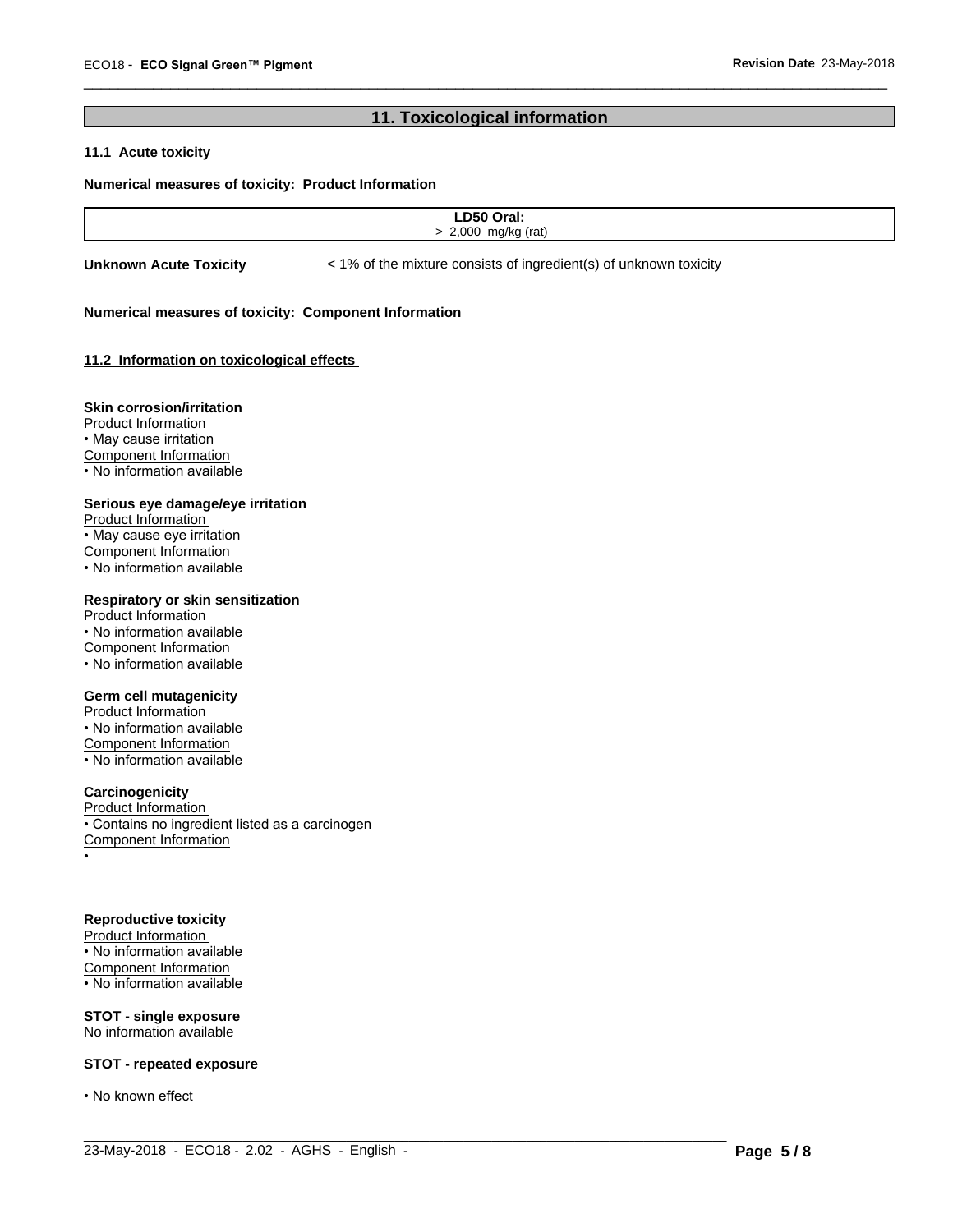#### **Other adverse effects**

Product Information • No information available Component Information • No information available

**Aspiration hazard** Product Information

• No information available Component Information • No information available

# **12. Ecological information**

 $\overline{\phantom{a}}$  ,  $\overline{\phantom{a}}$  ,  $\overline{\phantom{a}}$  ,  $\overline{\phantom{a}}$  ,  $\overline{\phantom{a}}$  ,  $\overline{\phantom{a}}$  ,  $\overline{\phantom{a}}$  ,  $\overline{\phantom{a}}$  ,  $\overline{\phantom{a}}$  ,  $\overline{\phantom{a}}$  ,  $\overline{\phantom{a}}$  ,  $\overline{\phantom{a}}$  ,  $\overline{\phantom{a}}$  ,  $\overline{\phantom{a}}$  ,  $\overline{\phantom{a}}$  ,  $\overline{\phantom{a}}$ 

#### **12.1 Toxicity**

**Ecotoxicity No information available** 

 $<$  1 % of the mixture consists of components(s) of unknown hazards to the aquatic environment

#### **Ecotoxicity effects**

#### **12.2 Persistence and degradability**

Total Biodegradation = 0.78% (based on computer modeling).

#### **12.3 Bioaccumulative potential**

Discharge into the environment must be avoided

#### **12.4 Mobility in soil**

No information available.

#### **12.5 Other adverse effects**

No information available

# **13. Disposal Considerations**

#### **13.1 Waste treatment methods**

Dispose of in accordance with federal, state, and local regulations.

# **14. Transport Information**

| DOT         | Not regulated |
|-------------|---------------|
| MEX         | Not regulated |
| <b>IMDG</b> | Not regulated |
| IATA        | Not regulated |

# **15. Regulatory information**

 $\_$  ,  $\_$  ,  $\_$  ,  $\_$  ,  $\_$  ,  $\_$  ,  $\_$  ,  $\_$  ,  $\_$  ,  $\_$  ,  $\_$  ,  $\_$  ,  $\_$  ,  $\_$  ,  $\_$  ,  $\_$  ,  $\_$  ,  $\_$  ,  $\_$  ,  $\_$  ,  $\_$  ,  $\_$  ,  $\_$  ,  $\_$  ,  $\_$  ,  $\_$  ,  $\_$  ,  $\_$  ,  $\_$  ,  $\_$  ,  $\_$  ,  $\_$  ,  $\_$  ,  $\_$  ,  $\_$  ,  $\_$  ,  $\_$  ,

**15.1 International Inventories**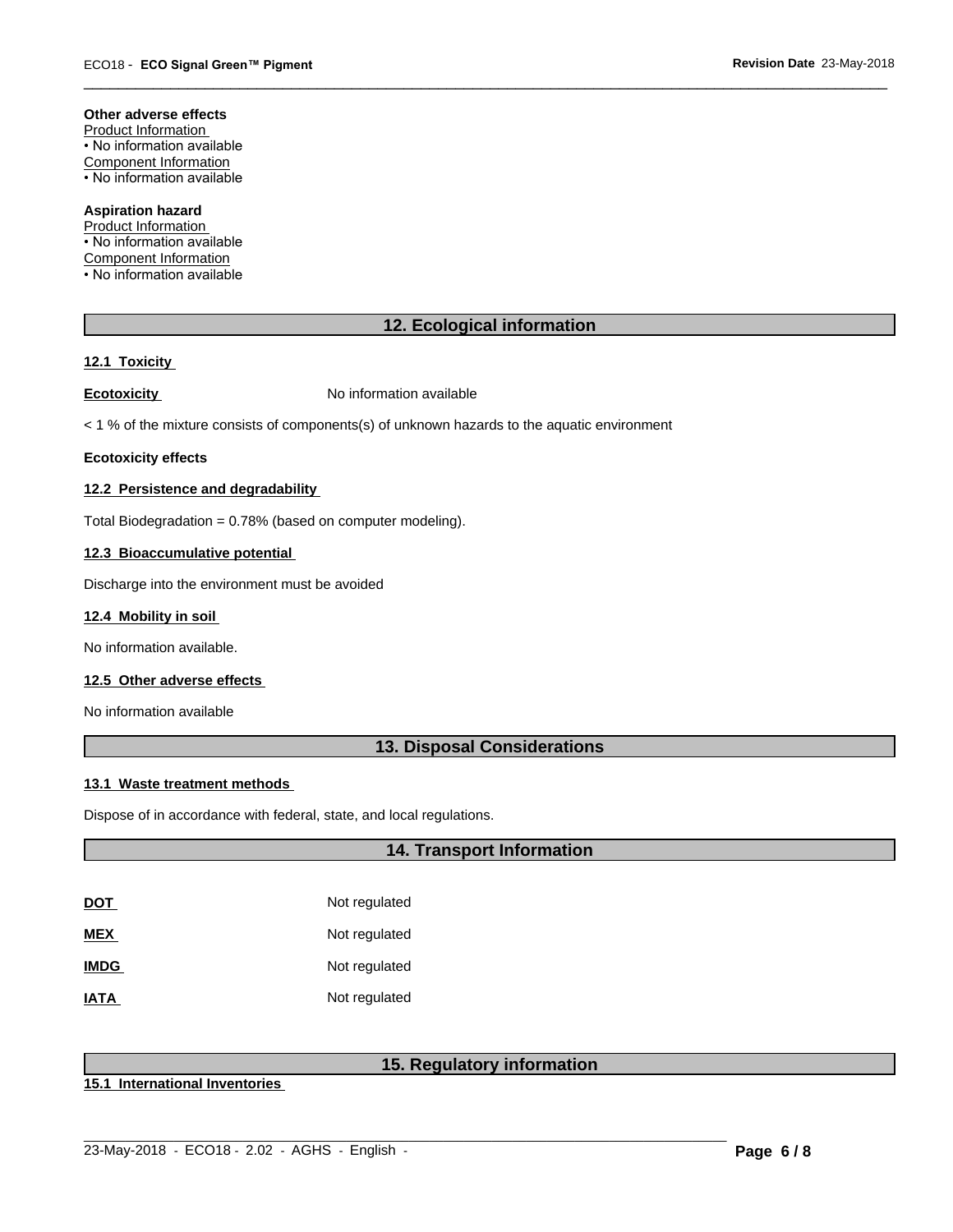| <b>TSCA</b>          | Complies                 |
|----------------------|--------------------------|
| <b>DSL</b>           |                          |
| <b>EINECS/ELINCS</b> | Complies                 |
| <b>ENCS</b>          |                          |
| <b>IECSC</b>         | Complies                 |
| <b>KECL</b>          | -                        |
| <b>PICCS</b>         | $\overline{\phantom{a}}$ |
| <b>AICS</b>          | $\overline{\phantom{a}}$ |
| <b>NZIoC</b>         | $\overline{\phantom{0}}$ |

 **TSCA** - United States Toxic Substances Control Act Section 8(b) Inventory

 **DSL** - Canadian Domestic Substances List

 **EINECS/ELINCS** - European Inventory of Existing Chemical Substances/European List of Notified Chemical Substances

 **PICCS** - Philippines Inventory of Chemicals and Chemical Substances

 **ENCS** - Japan Existing and New Chemical Substances

 **IECSC** - China Inventory of Existing Chemical Substances

 **KECL** - Korean Existing and Evaluated Chemical Substances

 **PICCS** - Philippines Inventory of Chemicals and Chemical Substances

 **AICS** - Australian Inventory of Chemical Substances

 **NZIoC** - New Zealand Inventory of Chemicals

### **15.2 U.S. Federal Regulations**

#### **SARA 313**

Section 313 of Title III of the Superfund Amendments and Reauthorization Act of 1986 (SARA). This product does not contain any chemicals which are subject to the reporting requirements of the Act and Title 40 of the Code of Federal Regulations, Part 372

#### **15.3 Pesticide Information**

Not applicable

#### **15.4 U.S. State Regulations**

#### **California Proposition 65**

This product does not contain any Proposition 65 chemicals

| 16. Other information |                        |                |                          |                                           |
|-----------------------|------------------------|----------------|--------------------------|-------------------------------------------|
| <b>NFPA</b>           | <b>Health Hazard -</b> | Flammability - | Instability -            | <b>Physical and chemical</b><br>hazards - |
| <b>HMIS</b>           | <b>Health Hazard 1</b> | Flammability   | <b>Physical Hazard 0</b> | Personal protection X                     |
| the company of the    |                        |                |                          |                                           |

#### **Legend:**

*ACGIH (American Conference of Governmental Industrial Hygienists) Ceiling* (C) *DOT (Department of Transportation) EPA (Environmental Protection Agency) IARC (International Agency for Research on Cancer) International Air Transport Association (IATA) International Maritime Dangerous Goods (IMDG) NIOSH (National Institute for Occupational Safety and Health) NTP (National Toxicology Program) OSHA (Occupational Safety and Health Administration of the US Department of Labor) PEL (Permissible Exposure Limit) Reportable Quantity (RQ) Skin designation* (S\*) *STEL (Short Term Exposure Limit) TLV® (Threshold Limit Value) TWA (time-weighted average)*

**Prepared By** DayGlo Color Corp. Regulatory Affairs/Product Safety